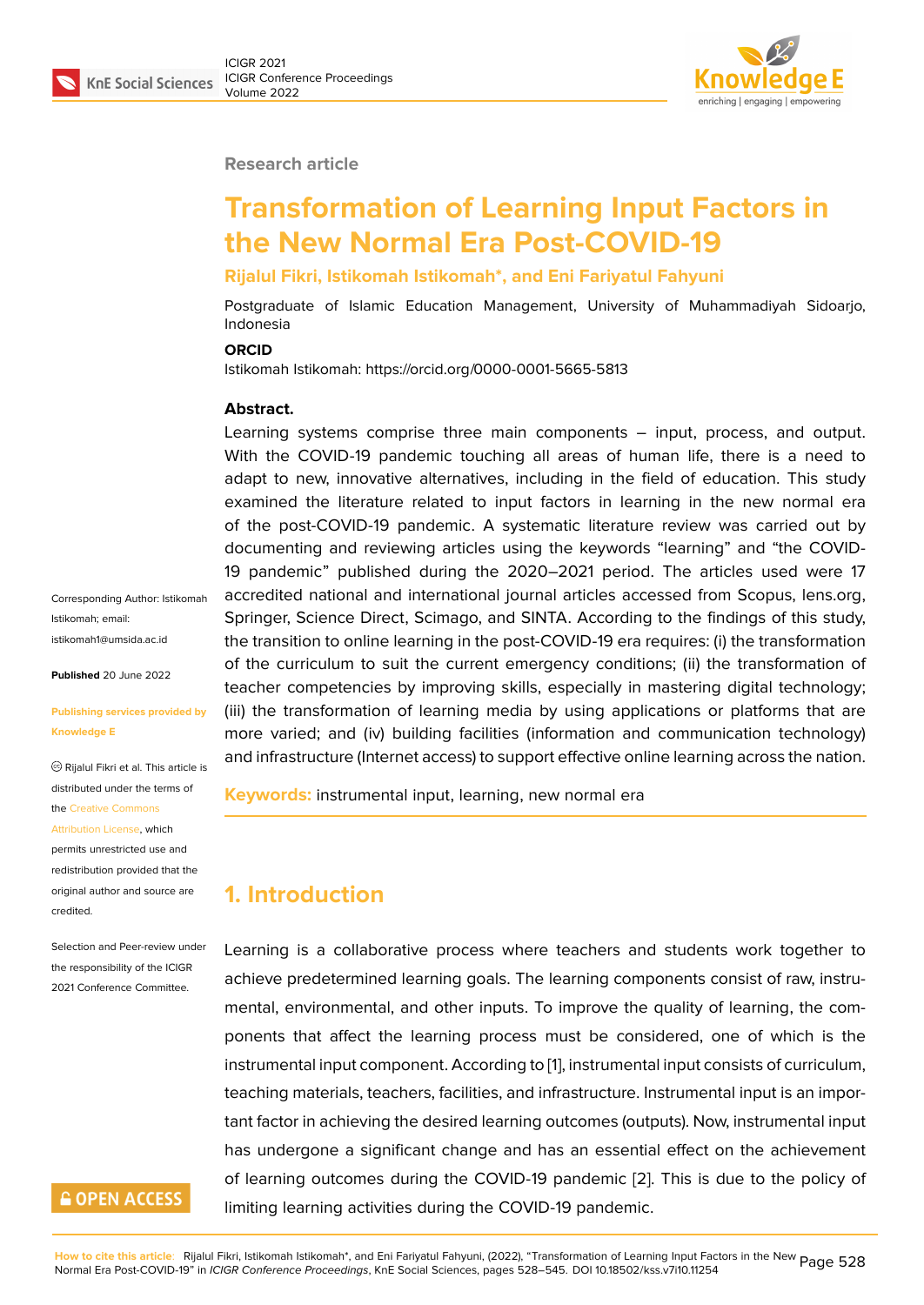The current COVID-19 outbreak has had a tremendous impact on all lines of human life, including education. Several attempts have been attempted to prevent the COVID-19 virus from spreading. Many countries have opted to close all educational institutions, from pre-school to college, for the time being. This regulation was implemented to prevent the COVID-19 virus from spreading. The general public is recommended to keep their distance, limit activities that might produce crowds, and avoid large-scale gatherings.

Since the establishment of the COVID-19 outbreak as a pandemic, the whole world has been preparing for a new normal life. The word new normal was initially used in the field of economics. However, after the COVID-19 pandemic, the health sector faces significant challenges in overcoming the need for new services and protecting health workers as the front line of the pandemic [3]. Along with strict social restrictions public health measures such as the lockdown rules, it is hoped that significant changes will occur to prevent the transmission of COVID-19. In the declining phase of the pandemic, many countries and health authorities are [lo](#page-14-2)oking for alternative ways to adapt to new conditions, especially those related to the risk of COVID-19 transmission and requests for non-covid services. This new contextual situation is called the new normal era [4]. This new normal life can be interpreted as a life usually lived but with a new pattern, a new lifestyle related to the application of health protocols. Adaptation to the new normal is also carried out in educational institutions by organizing learning in this n[ew](#page-14-3) normal era with online learning.

Online distance learning is nothing new for students, and neither is distance learning. However, COVID-19 reignited the need to explore online teaching and learning opportunities [5]. The existence of the COVID-19 pandemic has made online learning the safest choice. The learning components previously designed for traditional face-to-face learning must now be changed to suit the conditions. As essential elements in learning, teachers [a](#page-14-4)nd educators are required to make an unprecedented large-scale migration from traditional face-to-face education to distance education (online) [6]. According to [7], during the school lockdown period, teachers made adjustments to the design of teaching and learning based on the policies implemented by the institution. Redesigning and adapting a lesson to a new condition is essential because learnin[g i](#page-14-5)s a continuous [pr](#page-14-6)ocess, so designing learning needs to be done once. It is essential to see the need to adapt learning in the new normal era. Current conditions are urgent for innovation and adaptation related to available technology to support the learning process [8].

Based on the description above, we conducted a literature review on the transformation of learning input factors in the new normal era after the Covid-19 pandemic using the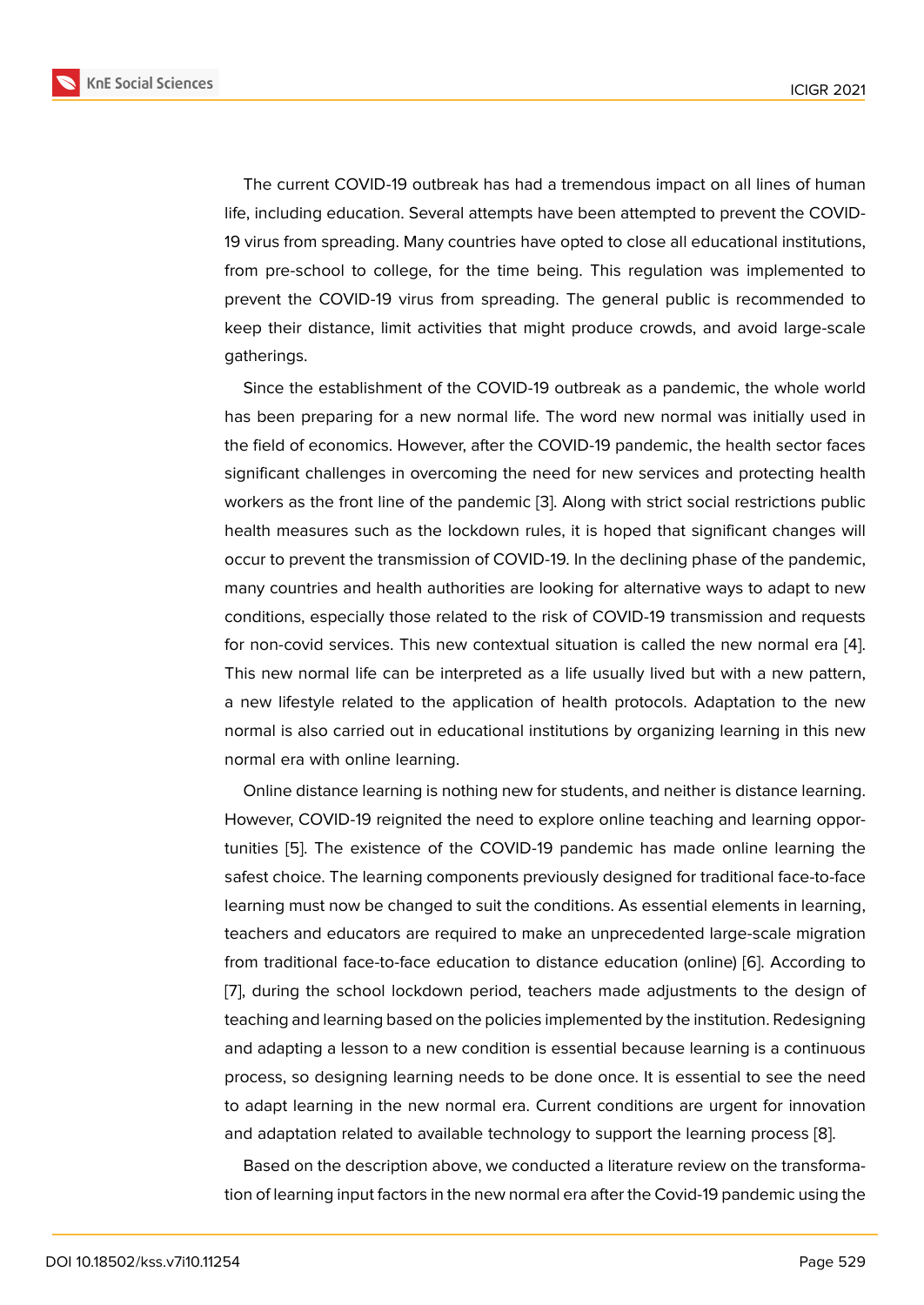SLR (Systematic Literature Review) method. This study explores learning input factors that focus on instrumental input in the new normal era after the COVID-19 pandemic.

This study aims to determine the instrumental transformation of learning inputs in the new normal era after the COVID-19 pandemic. Furthermore, it investigates adaptations and innovations in transforming of instrumental inputs to prepare to learn in the new normal era after the COVID-19 pandemic. Thus, the research question in this study is the first, namely, what is the instrumental component of learning input during the new normal after the COVID-19 pandemic?. Second, how are adaptations and innovations in transforming of instrumental inputs for learning preparation during the new normal after the COVID-19 pandemic?

### **2. Research Methodology**

The SLR (Systematic Literature Review) method is used in the study. The stages of writing are identification, screening, eligibility, inclusion, and analysis of the available articles in the systematics of writing. By conducting content analysis and then systematizing the results, researchers collected all articles depending on data sources. The publications included in this study are from national and international journals that have been accredited. Scopus, Lens.org, Springer, Science Direct, Scimago, SINTA, and manual collection via Google Scholar were among the researchers' seven primary online data sources. These procedures allow for various database accesses and data availability, notably in the case of "Instrumental Learning Inputs." To obtain the latest literature and more accurate information, researchers collected material from articles spanning the last two years, from 2020 to 2021. The method adopted in the systematic review is depicted in the prism in Figure 1.

The research methodology includes the following stages:

1. Stage 1 (Identification): 1531 [r](#page-3-0)esults were found in the Scopus database, 1357 results in the Lens.org database, 196 results in the Education and Information Technologies journal in the Springer database, and 79 in the Science Direct database. All article searches were conducted using the keywords: "COVID-19" and "learning or education."

2. Stage 2 (Extension): After the initial screening, the article was irrelevant because it was out of scope or context. Next, we conducted more stringent filtering using keyword snippets to identify articles relevant to our research; we combined the truncated words explicitly using the following set:

- Set 1: learning AND covid-19;
- Set 2: learning AND curriculum;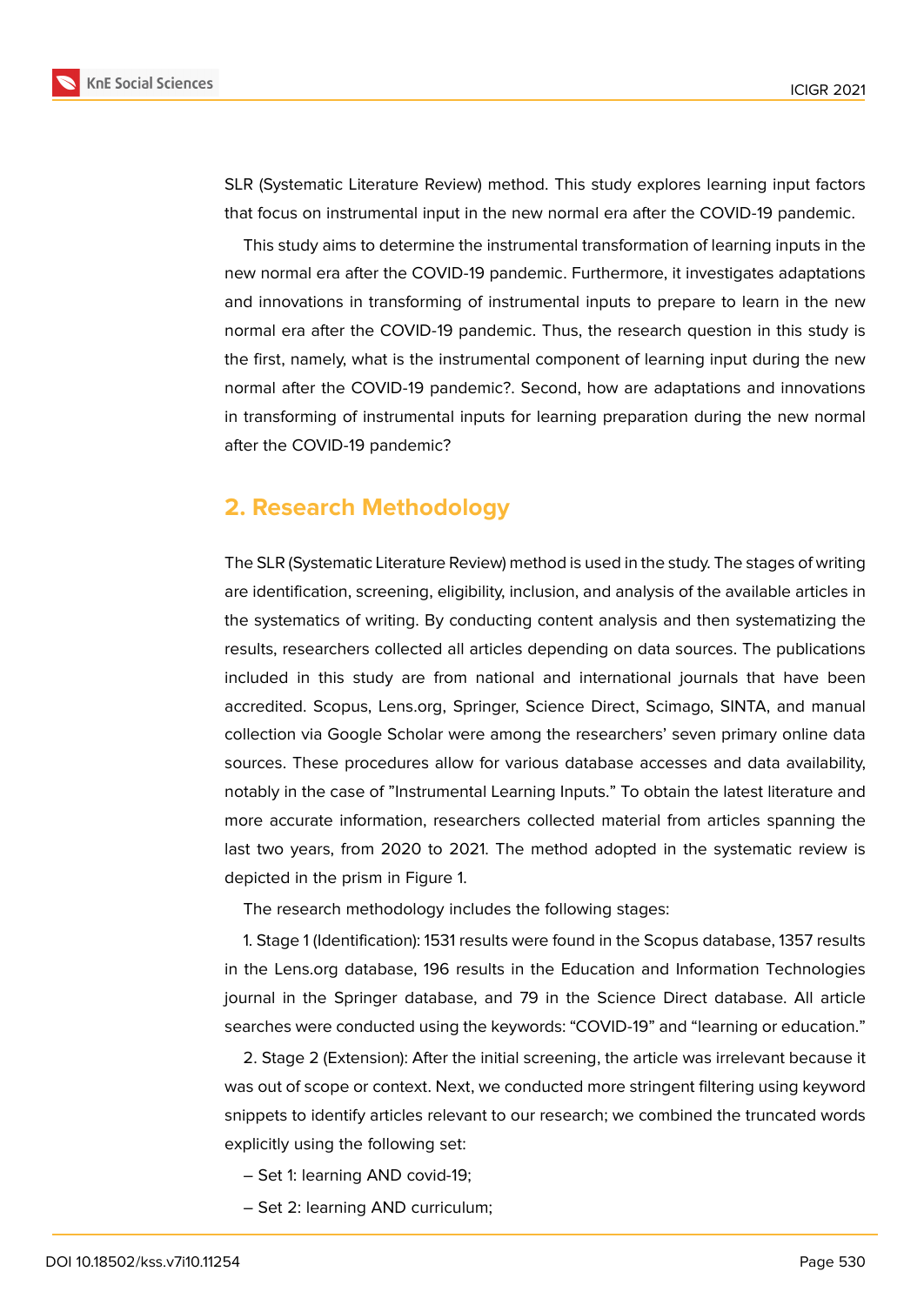



<span id="page-3-0"></span>**Figure** 1: Systematic Review Prisma

– Set 3: learning AND teacher competence;

– Set 4: learning AND learning media;

– Set 5: learning AND facilities and infrastructure;

3. Stage 3 (Eligibility): Eligibility results obtained 114 articles by analyzing the abstract from the document. Only relevant studies are retained.

4. Phase 4 (Inclusion): All remaining articles (33) are now recorded in a structured and systematic format. The articles have been read, and a final weeding process removed all but 17 articles.

5. Phase 5 (Tables analysis): Profiling Tables were created for 17 sources deemed relevant to the research topic and stored for detailed analysis.

This stage is carried out to decide whether the data found are suitable for use in SLR research or not. The study deserves to be selected if there are criteria, as shown in Table 1.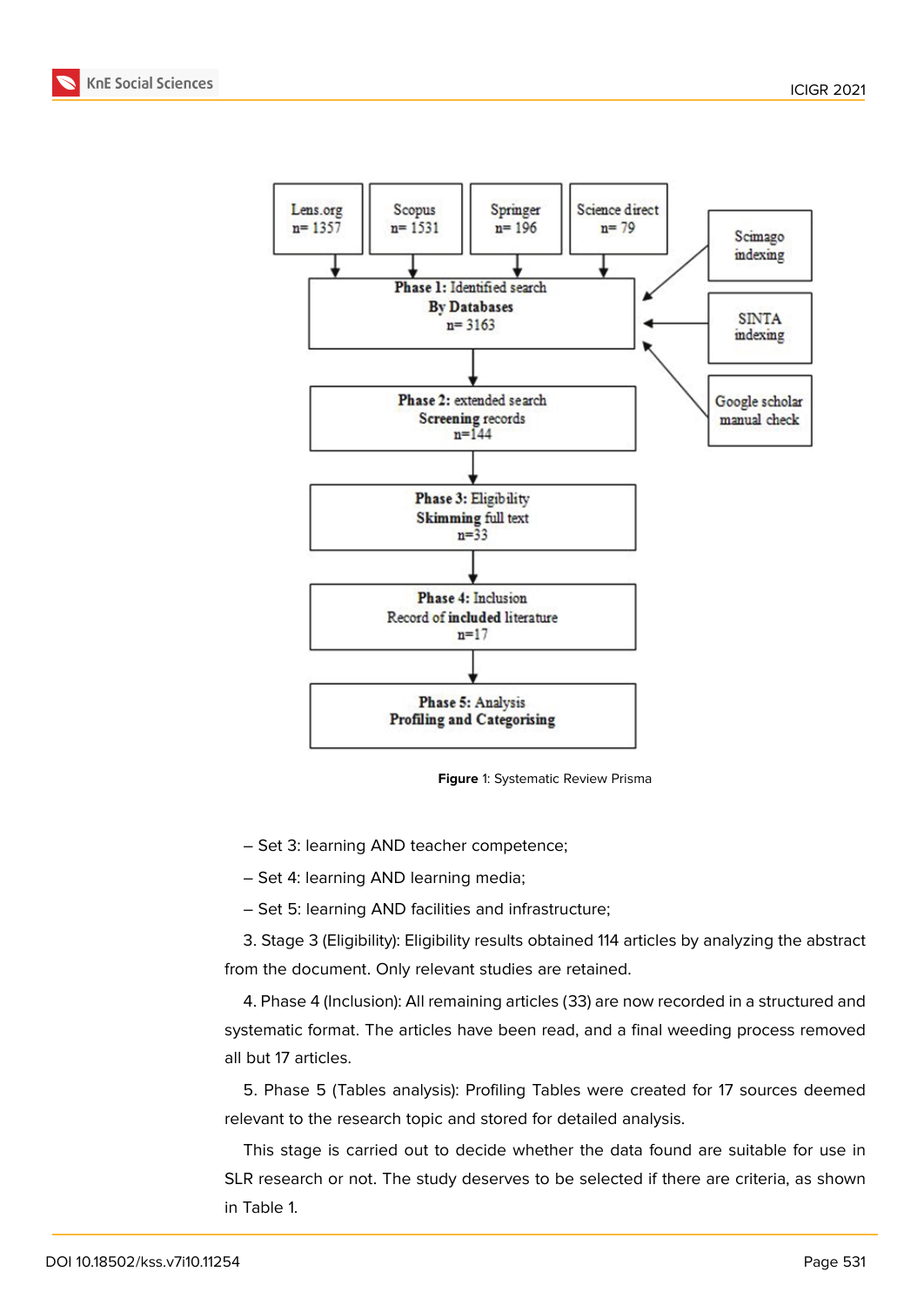| Type of criterion Criteria |                      | Inclusion               | Exclusion |  |
|----------------------------|----------------------|-------------------------|-----------|--|
| <b>Type</b><br>publication | of Journal articles  | v                       |           |  |
|                            | Prosiding conference | $\overline{\mathsf{v}}$ |           |  |
|                            | <b>Books</b>         |                         | $\vee$    |  |
|                            | Reports              |                         | V         |  |
| Access                     | Online               | v                       |           |  |
|                            | Paper                |                         | V         |  |
| Publication<br>period      | 2018-2021            | v                       |           |  |
| Place<br>publication       | of Worldwide         | $\overline{\mathsf{v}}$ |           |  |
| Research<br>methods        | Qualitative          | $\vee$                  |           |  |
|                            | Quantitative         | v                       |           |  |
|                            | R&D                  | v                       |           |  |
|                            | <b>SLR</b>           | V                       |           |  |

The search results will be selected based on inclusion and exclusion criteria. The following process leaves 17 journals and then scans the data. Table 2 shows the quality assessment results to show whether the data was used or not in this study.

### **3. Finding**

In Table 1, the inclusion and exclusion criteria were determined. It aims to decide whether the data found are suitable for use in SLR research or not. Articles are eligible for selection if there are criteria as journal articles and proceedings with a range of 2020- 2021. The selected articles are Scopus (Scimago), and SINTA indexed journals. There is also the clarity of methods in the selected articles, namely qualitative, quantitative, mixed qualitative and quantitative, R&D, and SLR. This process resulted in 17 articles.

Of the 17 articles used in this study, it was found that the research locations were spread across several countries. Table 3 shows that the research affiliation comes from Indonesia (9 articles), the cooperation of the United States and Japan (1 article). Furthermore, the research locations are also in America, England, Turkey, the Netherlands, Norway, Pakistan, and India, with 1 article each.

Curriculum, teacher competence, learning media, facilities, and infrastructure were identified to be four components of instrumental input in learning during the new normal, according to an in-depth analysis of the 17 articles. There is a curriculum transformation (n = 5, 20%) in articles [9], [10], [11], [12], and [13], as shown in Table 3. Furthermore, in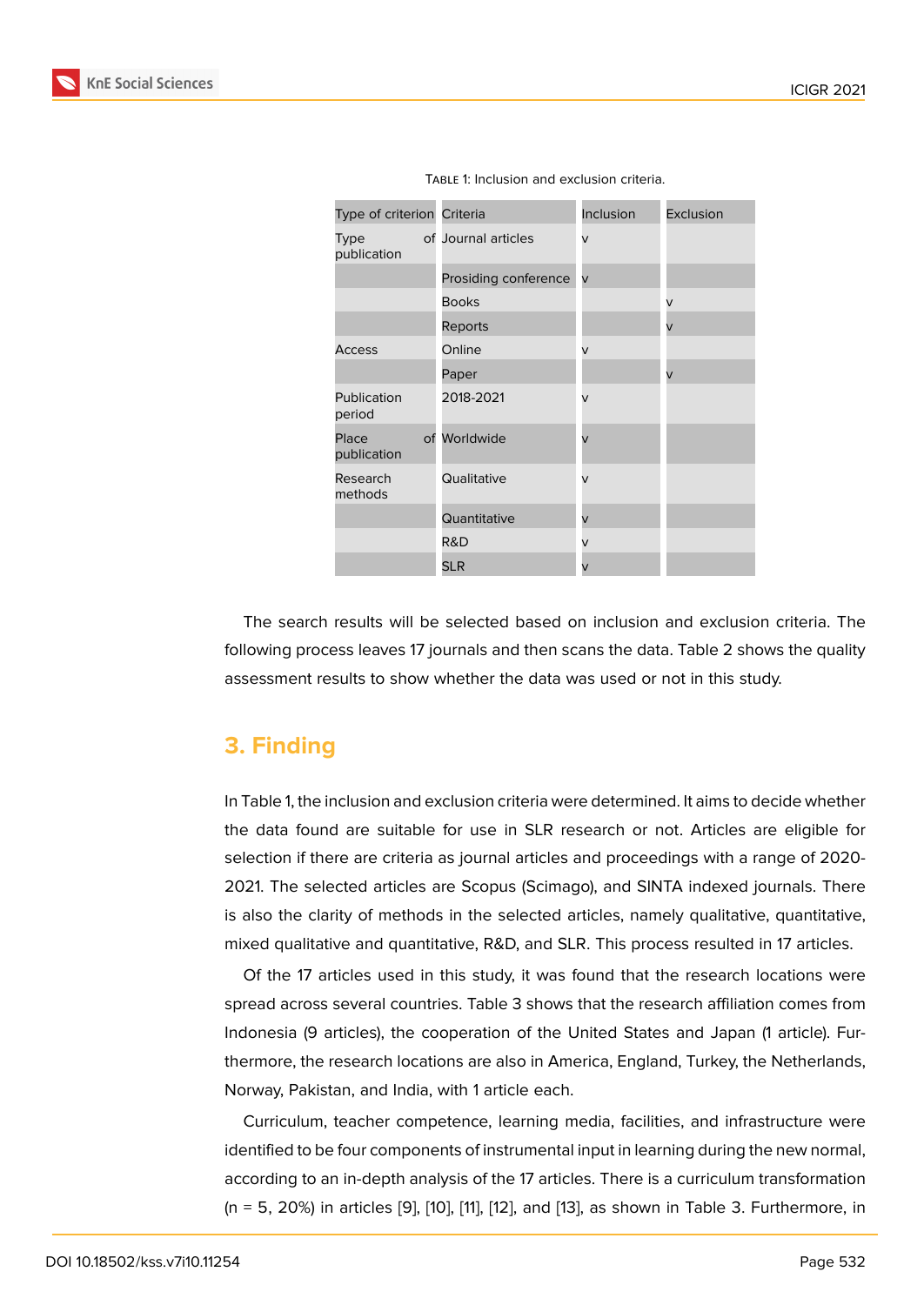| No. | Journal                                                          | Reputable journal              |                                                                                | <b>Others (Filter Manual)</b> |                           |
|-----|------------------------------------------------------------------|--------------------------------|--------------------------------------------------------------------------------|-------------------------------|---------------------------|
|     |                                                                  | International<br>(Q1,Q2,Q3,Q4) | National Sinta Index Lens.org<br><b>Scimago Index (S1, S2, S3, S4, S5, S6)</b> |                               | Google<br>Scholar<br>(GS) |
| 1   | International<br>Journal<br>Educational<br>of<br>Research        | Q <sub>1</sub>                 |                                                                                |                               |                           |
| 2   | International<br>Journal -<br>Educational<br>of<br>Research Open |                                |                                                                                |                               | V                         |
| З   | Education and Infor- Q1<br>mation Technologies                   |                                |                                                                                |                               |                           |
| 4   | Prospects                                                        | Q1                             |                                                                                |                               | V                         |
| 5   | Jurnal Kajian Peneli-<br>tian dan Pendidikan<br>dan Pembelajaran |                                | S3                                                                             |                               |                           |
| 6   | Journal Q1<br>Australasian<br>оf<br>Educational<br>Technology    |                                |                                                                                |                               | V                         |
| 7   | Jurnal<br>Pendidikan -<br>Agama Islam                            |                                | S <sub>2</sub>                                                                 | V                             | V                         |
| 8   | Jurnal Riset Ekonomi -<br>dan Bisnis                             |                                | S <sub>1</sub>                                                                 | V                             | V                         |
| 9   | Educational<br><b>Technology Research</b><br>and Development     | Q <sub>1</sub>                 |                                                                                |                               |                           |
| 10  | Teaching and Teacher Q1<br>Education                             |                                |                                                                                |                               | V                         |
| 11  | Jurnal Iqra': Kajian<br>Ilmu Pendidikan                          |                                | S <sub>2</sub>                                                                 |                               | V                         |
| 12  | Jurnal Bioedukatika                                              |                                | S <sub>2</sub>                                                                 | V                             | V                         |
| 13  | TADRIS: Jurnal Pen- -<br>didikan Islam                           |                                | S <sub>2</sub>                                                                 |                               |                           |
| 14  | Jurnal Pendidikan IPA Q2<br>Indonesia                            |                                | S <sub>1</sub>                                                                 | V                             | V                         |
| 15  | Procedia<br>Computer -<br><b>Science</b>                         |                                |                                                                                |                               |                           |
| 16  | TP-Jurnal<br>Teknologi -<br>Pendidikan                           |                                | S <sub>2</sub>                                                                 | V                             | V                         |
| 17  | JPUD - Jurnal Pen- -<br>didikan Usia Dini                        |                                | S <sub>2</sub>                                                                 | V                             | V                         |

|  | TABLE 2: Grouping by journal based on indexing. |  |  |  |
|--|-------------------------------------------------|--|--|--|
|  |                                                 |  |  |  |

articles [9], [12], [14], [15], [16], [17], [18], [19], [20], [21], [22], and [23], the transformation of teacher competence (n = 12, 48%) was identified. While articles [17], [18], [21], [24], and [25] discussed the transformation of instructional media (n=5, 20 %). The remaining compon[en](#page-14-7)t, [fa](#page-15-0)cil[itie](#page-15-1)s [an](#page-15-2)d [inf](#page-15-3)ra[str](#page-15-4)u[ctu](#page-15-5)re [\(n](#page-15-6)=[3, 12](#page-15-7) [%\),](#page-16-0) is [rep](#page-16-1)resen[ted](#page-16-2) by articles [10], [17], and [23].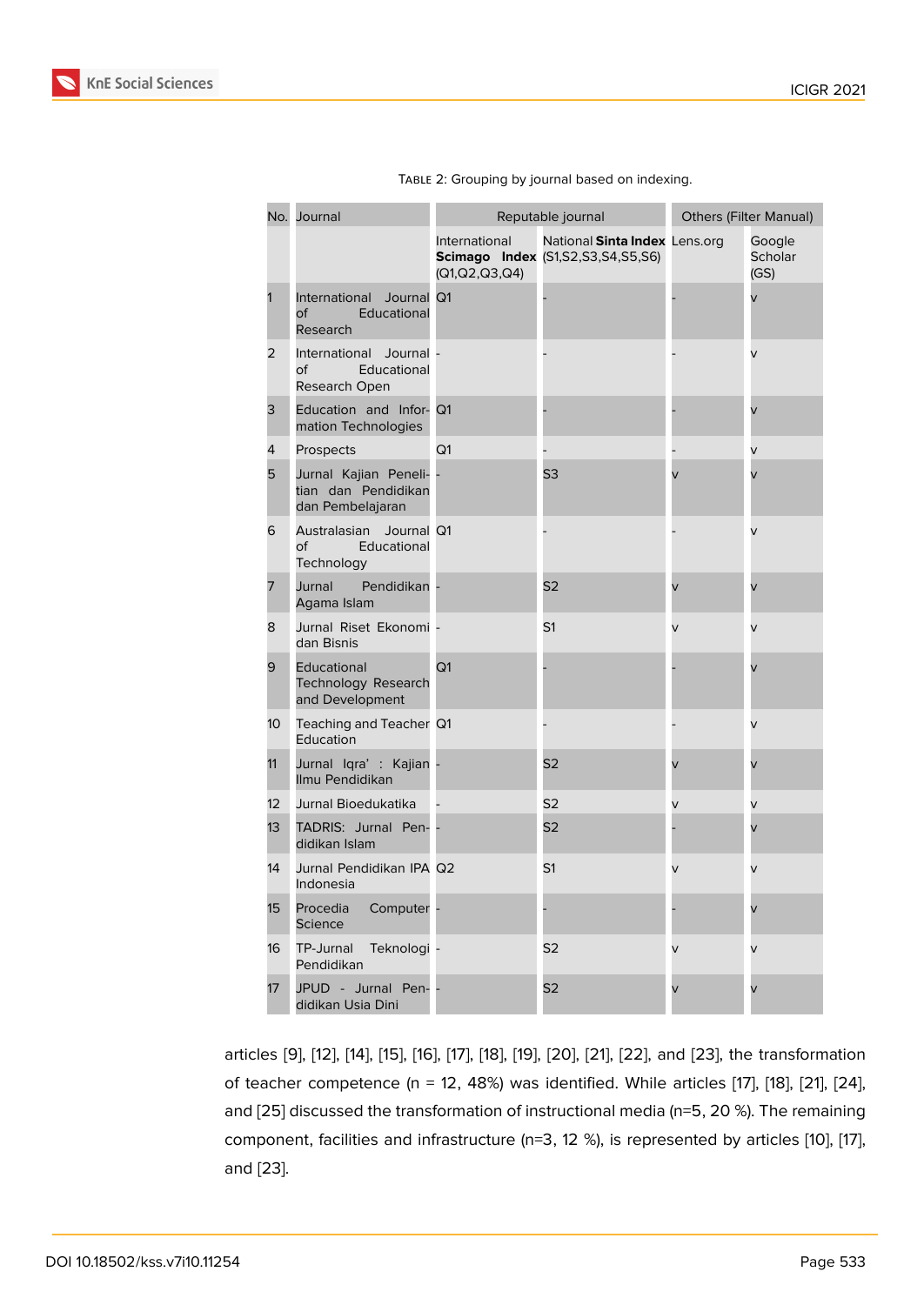| Code   | <b>Author</b><br>(Year)                                                        | Journal                                                                       | <b>Title</b>                                                                                                                                       | <b>Context</b>                   | <b>Methode</b>                                  | Result                                                                                                                                                                                                                                                                                                                                                                                                                                                                                  | QA |
|--------|--------------------------------------------------------------------------------|-------------------------------------------------------------------------------|----------------------------------------------------------------------------------------------------------------------------------------------------|----------------------------------|-------------------------------------------------|-----------------------------------------------------------------------------------------------------------------------------------------------------------------------------------------------------------------------------------------------------------------------------------------------------------------------------------------------------------------------------------------------------------------------------------------------------------------------------------------|----|
| [9]    | Aslan,<br>Seda<br>Turgut,<br>Yigit Emrah<br>Aslan,<br>Alper<br>(2021)          | Education and Teachers'<br>Akti Information<br><b>Technologies</b>            | views related<br>the<br>middle<br>school<br>curriculum<br>distance<br>for<br>education<br>during<br>the<br>COVID-19<br>pandemic                    | Turkey                           | Qualitative<br>research                         | must trans- A, B<br>Teachers<br>form face-to-face cur-<br>riculum into the online<br>curriculum.                                                                                                                                                                                                                                                                                                                                                                                        |    |
| $[10]$ | Gul.<br>Khilji, Gulab<br>(2021)                                                | Rani Prospects                                                                | Exploring the Balochistan,<br>need for<br>a<br>responsive<br>school<br>curriculum<br>to cope with<br>the<br>Covid-19<br>pandemic<br>in<br>Pakistan | Pakistan                         | Qualitative<br>research                         | Responsive curriculum, A, D<br>a curriculum that will<br>meet the<br>intellectual<br>needs of students in<br>an emergency such as<br>the current pandemic.<br>The<br>support<br>system<br>distance<br>learning<br>in<br>must provide internet<br>facilities.<br>Redesign<br>of<br>curriculum<br>for<br>emergency situations.                                                                                                                                                            |    |
| $[11]$ | Hadiana,<br>Mohamad<br>Erlita (2021) dan                                       | Jurnal<br>Penelitian dan Kurikulum<br>Eri Octiana, Pendidikan<br>Pembelajaran | Kajian PengembanganBandung,<br>Darurat Covid-<br>19<br>( model<br>dan<br>media<br>pembelajaran<br>pada<br>masa<br>pandemi<br>covid-19)             | Indonesia                        | <b>SLR</b>                                      | The emergency curricu- A, C<br>lum has high flexibility<br>and provides space for<br>educational institutions<br>at large in developing<br>the curriculum structure<br>up to the evaluation<br>stage. The models used<br>during this pandemic<br>are e-learning, blended<br>learning, and home vis-<br>its. The learning media<br>used depends on the<br>needs of teachers and<br>students, such as Zoom,<br>WhatsApp, and other<br>media that can support<br>online (online) learning. |    |
| $[12]$ | Jonker.<br>Herma<br>März,<br>Virginie<br>Voogt,<br>Joke<br>(2020)              | Australasian<br>Journal<br><b>Educational</b><br>Technology                   | Curriculum<br>of flexibility<br>in<br>blended<br>a<br>curriculum                                                                                   | Amsterdam,<br><b>Netherlands</b> | Qualitative<br>research                         | Implement<br>flexible A. B<br>curriculum in blended<br>learning.<br>Attitudes,<br>skills,<br>innovations.<br>teachers<br>influence<br>the<br>implementation<br>of flexible curriculum.<br>Barriers to flexible<br>curriculum:<br>limited<br>teacher<br>innovation<br>time, Regulations from<br>schools, are considered<br>to have a negative<br>impact on curriculum<br>accessibility.                                                                                                  |    |
| $[13]$ | Nursyahidin, Jurnal<br>Rahmad<br>Rohman,<br>Arif<br>Febriyanti,<br>Novi (2021) | Pendidikan<br>Agama Islam                                                     | Learning<br>Innovation<br>of<br><b>Islamic</b><br>Education<br>Covid-19<br>in<br>Pandemic                                                          | Yogyakarta,<br>Indonesia         | Qualitative<br>research,<br>literature<br>study | Several<br>innovations A<br>education<br>in<br>have<br>emerged<br>as<br>new<br>breakthroughs<br>SO<br>that<br>they<br>are<br>not<br>monotonous<br>and<br>conventional<br>by<br>implementing<br>project-<br>based learning, online<br>methods,<br>offline<br>methods,<br>integrated<br>curriculum, and blended<br>learning.                                                                                                                                                              |    |

Table 3: Results of research on the instrumental transformation of learning inputs in the new normal era.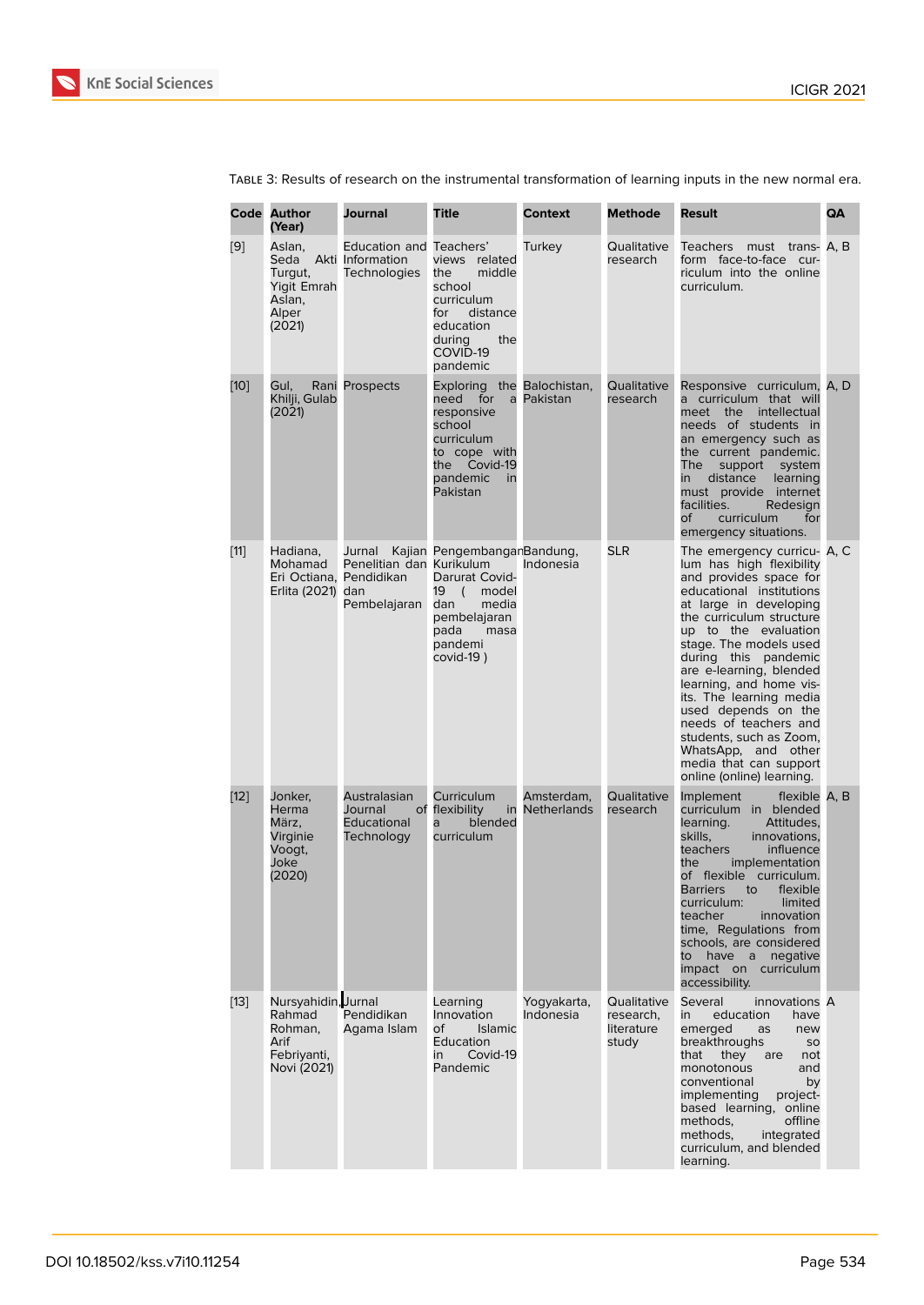|        | <b>Code Author</b><br>(Year)                                                                 | Journal                                                            | <b>Title</b>                                                                                                                                                                                      | <b>Context</b>                        | <b>Methode</b>                     | Result                                                                                                                                                                                                                                                                                                                                                                                                                                                                                                                                                                                                      | QA |
|--------|----------------------------------------------------------------------------------------------|--------------------------------------------------------------------|---------------------------------------------------------------------------------------------------------------------------------------------------------------------------------------------------|---------------------------------------|------------------------------------|-------------------------------------------------------------------------------------------------------------------------------------------------------------------------------------------------------------------------------------------------------------------------------------------------------------------------------------------------------------------------------------------------------------------------------------------------------------------------------------------------------------------------------------------------------------------------------------------------------------|----|
| $[14]$ | Sudrajat,                                                                                    | Jurnal<br>Jajat (2020) Ekonomi dan<br><b>Bisnis</b>                | Riset Kompetensi<br>Guru Di Masa<br>Pandemi<br>Covid-19                                                                                                                                           | Indonesia                             | Qualitative<br>research            | to B<br>It is necessary<br>develop<br>teacher<br>competence<br>classroom<br>in<br>management,<br>communication,<br>and social skills to<br>reduce problems<br>in<br>online learning.                                                                                                                                                                                                                                                                                                                                                                                                                        |    |
| $[15]$ | Abaci,<br>Serdar<br>Robertson,<br>Judy<br>Linklater,<br>Holly<br>McNeill,<br>Fiona<br>(2021) | Educational<br>Technology<br>Research and teachers'<br>Development | Supporting<br>school<br>rapid<br>engagement<br>with<br>online<br>education                                                                                                                        | <b>UK</b>                             | Qualitative<br>research            | Teachers need skills B<br>in distance learning<br>that are appropriate<br>for emergencies.<br>It<br>takes the commitment<br>of teachers<br><i>in</i><br>a<br>professional learning<br>system<br>related<br>to<br>teaching<br>that<br>is<br>relevant<br>online<br>to<br>learning.                                                                                                                                                                                                                                                                                                                            |    |
| $[16]$ | Møller-<br>Skau, Marie and<br>Lindstøl,<br>Fride (2021)                                      | Teaching<br>Teacher<br>Education                                   | Arts-based<br>teaching<br>learning<br>and<br>teacher<br>in<br>education:<br>"Crystallising"<br>student<br>teachers'<br>learning<br>outcomes<br>through<br>a<br>systematic<br>literature<br>review | Norway                                | Systematic<br>literature<br>review | education B<br>Teacher<br>requires<br>more<br>knowledge.<br>Arts-<br>based teaching and<br>learning in Teacher<br>education.                                                                                                                                                                                                                                                                                                                                                                                                                                                                                |    |
| $[17]$ | Fauzi, Irfan Jurnal<br>Sastra<br>Khusuma,<br>Iman<br>Hermawan<br>(2020)                      | Kajian Ilmu Elementary<br>Pendidikan                               | Igra' Teachers<br>School<br>Online<br>Learning<br>COVID-19<br>of<br>Pandemic<br>Conditions                                                                                                        | <b>Banten</b><br>West<br>in Indonesia | and Quantitative<br>Java, research | The teacher modifies B, C,<br>material from various D<br>the<br>and<br>sources<br>content that is often<br>created<br>is<br>audio-<br>visual. The availability<br>of supporting facilities<br>online<br>learning<br>in<br>affects<br>qreatly<br>the<br>online<br>οf<br><b>success</b><br>learning. The teacher<br>modifies<br>teaching<br>materials from various<br>sources to be given<br>to students. Teaching<br>materials<br>using the<br>platform.<br>e-learning<br>WhatsApp,<br>Zoom,<br>Google Form, Google<br>Classroom<br>Edmodo,<br>Youtube.<br>Learning<br>House, Cisco, Teacher<br>Room, Skype. |    |
| $[18]$ | Suganda,<br>Handi<br>Riandi,<br>Riandi Pur-<br>wianingsih,<br>Widi (2021)                    | Jurnal<br><b>Bioedukatika</b>                                      | <b>TPACK</b><br>perception<br>analysis<br><b>of</b><br>teachers<br>in<br>facing<br>21st-century<br>learning                                                                                       | Bandung,<br>Indonesia                 | Quantitative<br>research           | <b>Teachers</b><br>can B<br>appropriate<br>use<br>technology.<br>Teacher<br>experience influences<br>the use of learning<br>strategies.                                                                                                                                                                                                                                                                                                                                                                                                                                                                     |    |

#### Table 1: Table (continued).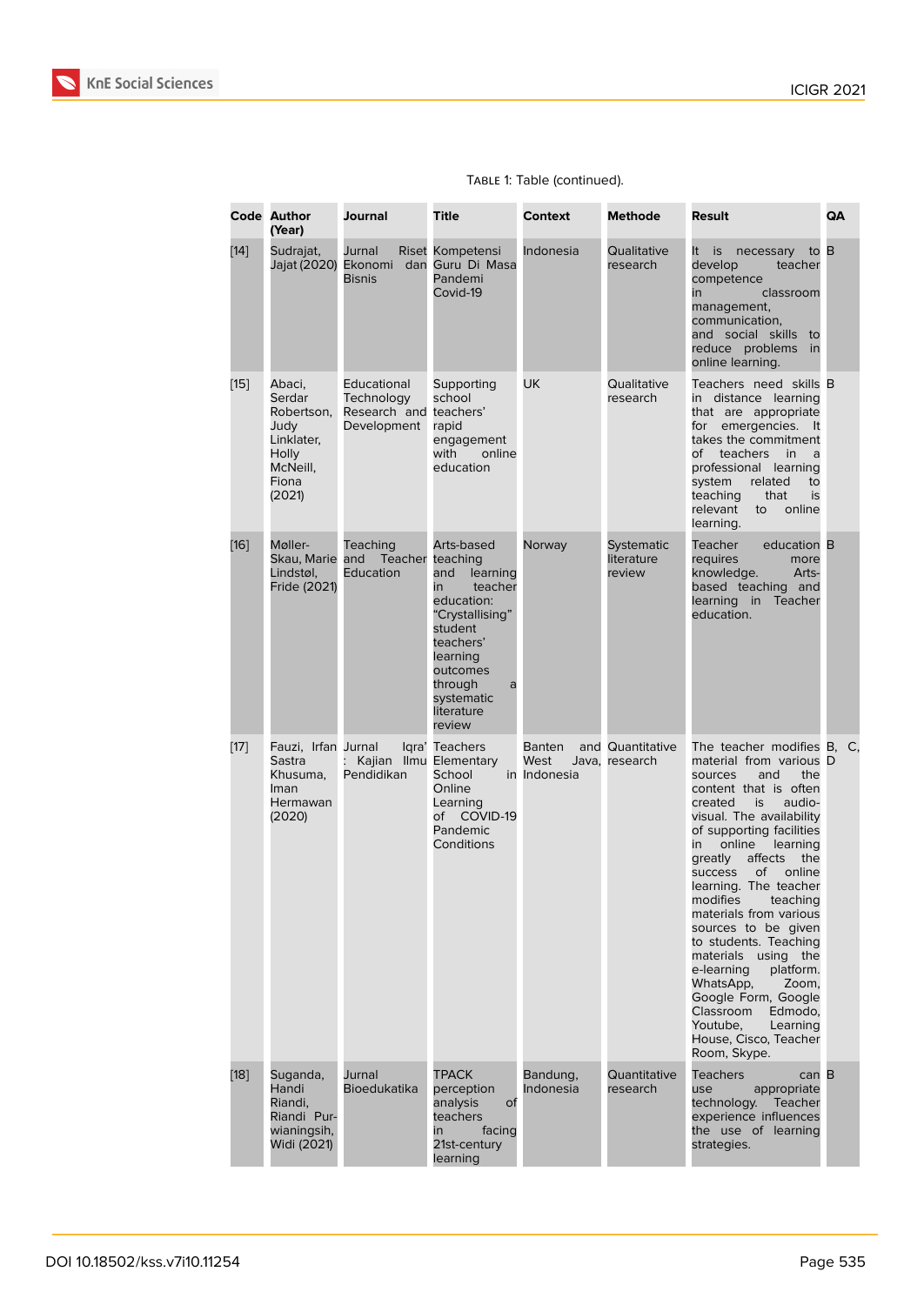|        | <b>Code Author</b><br>(Year)                                                                  | Journal                                                       | <b>Title</b>                                                                                                                                                                                                           | <b>Context</b>                | <b>Methode</b>                                       | <b>Result</b>                                                                                                                                                                                                                                                                                                                       | QA   |
|--------|-----------------------------------------------------------------------------------------------|---------------------------------------------------------------|------------------------------------------------------------------------------------------------------------------------------------------------------------------------------------------------------------------------|-------------------------------|------------------------------------------------------|-------------------------------------------------------------------------------------------------------------------------------------------------------------------------------------------------------------------------------------------------------------------------------------------------------------------------------------|------|
| $[19]$ | <b>Istikomah</b><br>Churah-<br>man, Taufik Islam<br>Akbar<br>Romadlon,<br>Dzulfikar<br>(2020) | <b>TADRIS: Jurnal Problematika</b><br>Pendidikan              | Wali<br>Sekolah<br>Muham-<br>madiyah<br>Dalam<br>Mendampingi<br>Belajar Daring<br>di<br>Masa<br>Pandemi<br>Covid-19<br>di<br>(Studi<br>Kabupaten<br>Sidoarjo)                                                          | Sidoarjo,<br>Murid Indonesia  | Quantitative<br>research<br>study cases              | Teacher training to pre- B<br>pare teachers for online<br>learning.                                                                                                                                                                                                                                                                 |      |
| [20]   | Yustina<br>Syafii,<br>Vebrianto,<br>R. (2020)                                                 | Jurnal<br>W. Pendidikan<br><b>IPA Indonesia</b>               | The<br>effects Riau,<br>of<br>learning<br>and<br>project-based<br>learning<br>on<br>pre-service<br>biology<br>teachers'<br>creative<br>thinking skills<br>through online<br>learning<br>in<br>the COVID-19<br>pandemic | blended Indonesia             | Qualitative,<br>quasi-<br>experimen-<br>tal research | application<br>The<br>blended learning and<br>project-based learning<br>is quite influential in<br>improving the creative<br>thinking<br>ability<br>οf<br>biology teachers<br>and<br>is more effective than<br>conventional learning.                                                                                               | of B |
| [21]   | Mishra,<br>Lokanath<br>Gupta,<br>Tushar<br>Shree.<br>Abha<br>(2020)                           | International<br>Journal<br>Educational<br>Research<br>Open   | Online<br>of teaching-<br>learning<br>higher<br>in<br>education<br>during<br>lockdown<br>period<br>οf<br>COVID-19<br>pandemic                                                                                          | Mizoram,<br>India             | Quantitative<br>and<br>qualitative<br>research       | <b>Teachers</b><br>prepare B, C<br>materials<br>e-learning<br>according<br>the<br>to<br>syllabus.<br><b>Teachers</b><br>take<br>online<br>classes.<br>Teacher<br>recorded<br>video<br>then<br>shared<br>to WhatsApp<br>group.<br>WhatsApp,<br>zoom,<br>google<br>streaming,<br><b>Teachers</b><br>are<br>given<br>MZU-LMS training. |      |
| [22]   | Zimmer,<br>Κ.<br>Wendi<br>McTique,<br>Erin<br>Matsuda,<br><b>Noboru</b><br>(2021)             | International<br>Journal<br>Educational<br>M. Research        | Development<br>of and validation<br>Οf<br>the<br>teachers'<br>digital learning<br>identity survey                                                                                                                      | Texas, USA                    | Quantitative<br>Research                             | Teachers: Background, B<br>experience, grade level,<br>subject area affect learn-<br>ing and teaching prac-<br>tices, including digital<br>learning.                                                                                                                                                                                |      |
| $[24]$ | М.<br>matsu,<br>Hideyuki<br>Ogawa,<br>Nobuyuki<br>McGrath,<br>Paul (2021)                     | Barry, Dana Procedia Com- Technologies<br>Kane- puter Science | for<br>teaching Japan<br>during<br>pandemic                                                                                                                                                                            | <b>USA</b><br>and -           |                                                      | Popular<br>platforms C<br>including<br>Zoom,<br><b>Microsoft</b><br>Teams,<br><b>Blackboard use Google</b><br>My Maps to design<br>virtual trips for students                                                                                                                                                                       |      |
| $[25]$ | Jusuf,<br>Ibrahim,<br>N<br>Suparman,<br>A (2021)                                              | H TP-Jurnal<br>Teknologi<br>Pendidikan                        | Development<br>of<br>Learning<br>Environment<br>Using Canvas<br>Facilitate<br>To<br>Online<br>Learning                                                                                                                 | Jakarta,<br>Virtual Indonesia | Research and<br>Development                          | The<br>virtual<br>learning C<br>environment<br>(VLE)<br>utilizes<br>the<br>Canvas<br>application as an effort<br>develop<br>to<br>learning<br>that contains<br>pre-test<br>questions,<br>material<br>explanations,<br>post-<br>test<br>questions,<br>and<br>programs that can be<br>used by students to<br>practice independently.  |      |

#### Table 1: Table (continued).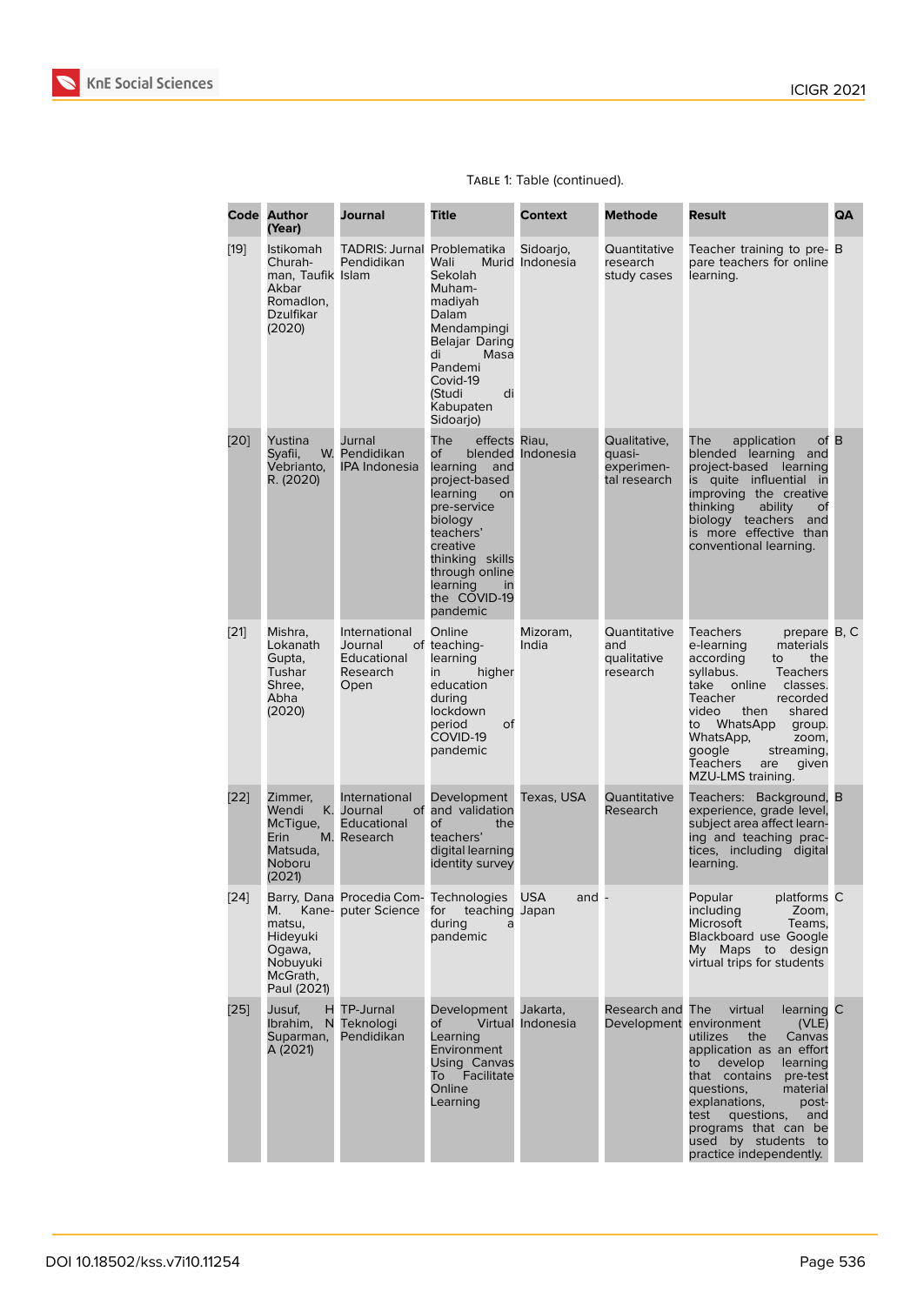#### Table 1: Table (continued).

|      | <b>Code Author</b><br>(Year)                                             | Journal                           | Title                                                                                                                  | <b>Context</b> | <b>Methode</b> | Result                                                                                                                                                                                                                                                            | QA |
|------|--------------------------------------------------------------------------|-----------------------------------|------------------------------------------------------------------------------------------------------------------------|----------------|----------------|-------------------------------------------------------------------------------------------------------------------------------------------------------------------------------------------------------------------------------------------------------------------|----|
| [23] | Muhdi<br><b>Nurkolis</b><br>Yuliejan-<br>tiningsih,<br>Yovitha<br>(2020) | Pendidikan mentation<br>Usia Dini | Online<br>of the control<br>Learning<br>Early<br>in<br>Childhood<br>Education<br>the<br>During<br>Covid-19<br>Pandemic | Indonesia      |                | JPUD - Jurnal The Imple- Central Java, Qualitative Facilities and infrastruc- D.B<br>research ture such as internet<br>access are very impor-<br>tant in online learning<br>The teacher's residence<br>area affects the abil-<br>ity to handle online<br>learning |    |

Description of the results of the quality assessment (QA): A : Curriculum, B : Teacher, C : Learning media, D : Facilities

### **4. Discussion**

#### **4.1. New Normal**

When dealing with the COVID-19 pandemic situation, WHO (World Health Organization) recommends limiting activities to reduce the spread of COVID-19. However, to start and revive the social and economic sector, people can continue their daily activities while maintaining social distance and personal hygiene [26]. These new system practices and adaptations in response to the pandemic status are called the new normal [4]. Meanwhile, through its spokesman for the handling of COVID-19 Achmad Yurianto, the Indonesian government defined the new normal as [a ne](#page-16-3)w order to adapt to COVID-19. The community must maintain productivity during the COVID-19 coronavirus pande[mic](#page-14-3) with a new order called the new normal.

With the rules in the new normal era, the daily habits that exist in society have also changed. The COVID-19 pandemic has also forced significant social changes in the world of education. For example, the change in the education system from offline learning to online learning [27]. Teaching and learning activities that are usually carried out face-to-face, where teachers and students are physically present in classrooms, are now changing, being replaced by learning activities through electronic media (elearning) either directly (s[ync](#page-16-4)hronously) or asynchronously (indirectly). ). In distance learning (online), students are usually involved in asynchronous, synchronous, or a mixture of both, and these interaction methods of online learning are often classified as synchronous or asynchronous [28]. E-learning Learning in the new normal is a must, and it is necessary because learning must adapt to a condition that all people and institutions must face at a specific time. Distance learning has been used in affluent countries for decades, but with th[e C](#page-16-5)OVID-19 epidemic, it is getting traction as a way to make educational opportunities more accessible to a broader population [29].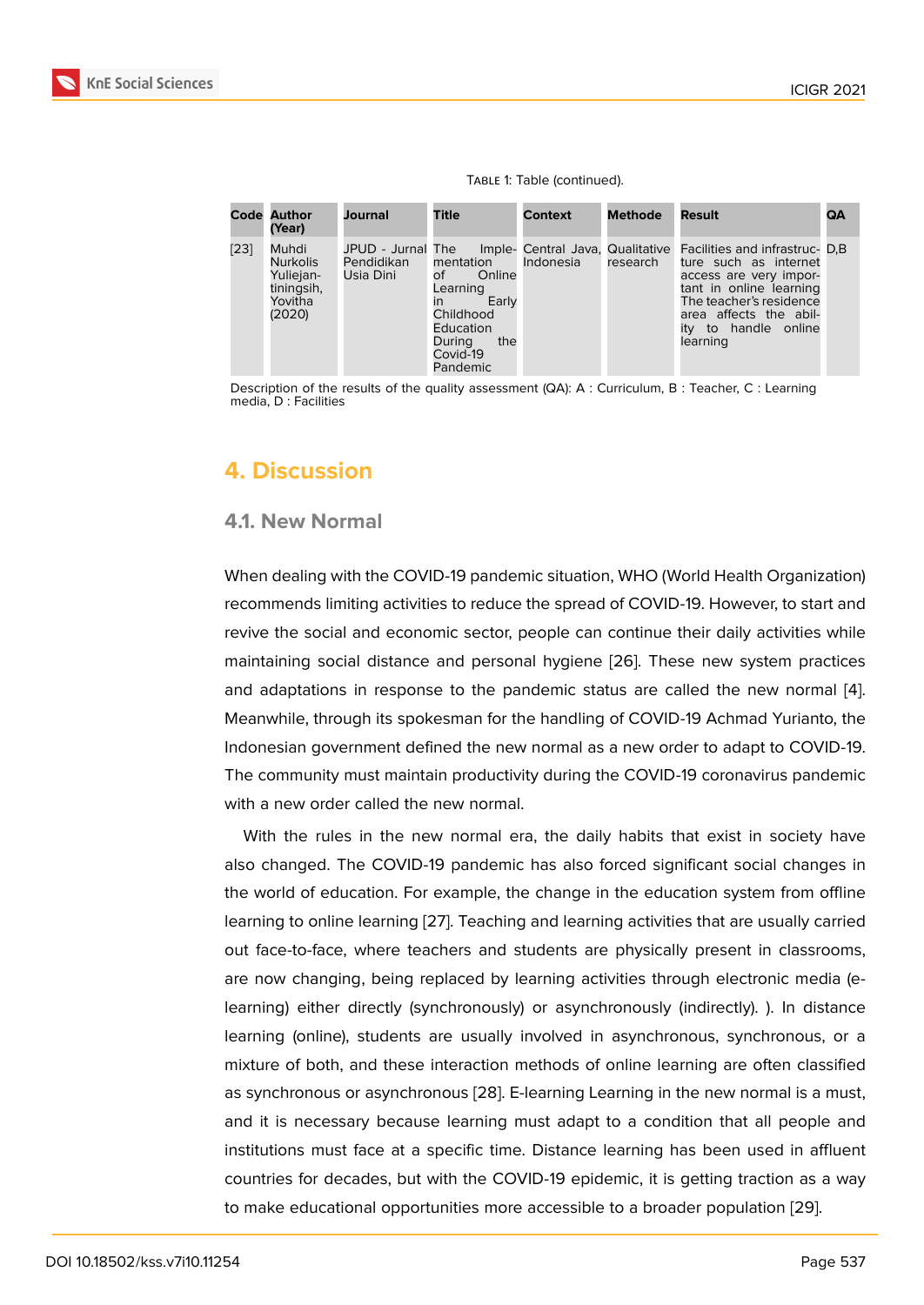### **4.2. Transformation**

According to the Big Indonesian Dictionary (KBBI), transformation means change. For example, the transformation of learning media means changes in the use of the learning media itself. All elements of education, including schools, teachers, and students, are forced to transform and adapt to new habits, namely learning through online media from home and learning using internet technology [30]. The transformation in the learning system in this new normal is touching on the curriculum, teacher competence, facilities and infrastructure, and learning media. The transformation that occurs in the instrumental input can be explained as follows:

#### **4.2.1. Transformation of curriculum**

The curriculum is everything that describes the school's appearance, from planning, the teaching and learning process, to the evaluation of activities. The COVID-19 pandemic has forced the learning system to adapt and look for forms of innovation to process teaching and learning activities effectively. Learning innovation is needed to bridge the barriers to face-to-face learning towards online learning. In the new normal after COVID-19, changing the face-to-face curriculum to an online one is necessary [9]. The curriculum applied includes a responsive curriculum, namely a curriculum that will meet the intellectual needs of students in an emergency such as the current pandemic [10]. The emergency curriculum has high flexibility and provides broad space for [e](#page-14-7)ducational institutions in developing the curriculum structure up to the evaluation stage [11]. Implementing a flexible curriculum, namely a curriculum that adapts to conditi[ons](#page-15-8), especially in its implementation. A flexible curriculum is applied in blended learning [12]. Innovation in education is needed as a breakthrough by implementing project[ba](#page-15-9)sed learning, online methods, offline methods, integrated curriculum, and blended learning. After the COVID-19 pandemic, schools need to adapt to transformations as [a n](#page-15-0)ew breakthrough in implementing the post-COVID-19 curriculum so that it is not monotonous and conventional [13].

Blended learning strategies can be an alternative and applied by educators and students by utilizing technology. The blended learning strategy uses two approaches, namely online and face-to-face [\[3](#page-15-10)1]. Blended learning is a blending or combination of learning between face-to-face and online in a harmonious and ideal manner. Blended learning provides an overview of an opportunity that integrates online learning's innovation and benefit with face-to-f[ace](#page-16-6) learning's interaction and participation of teachers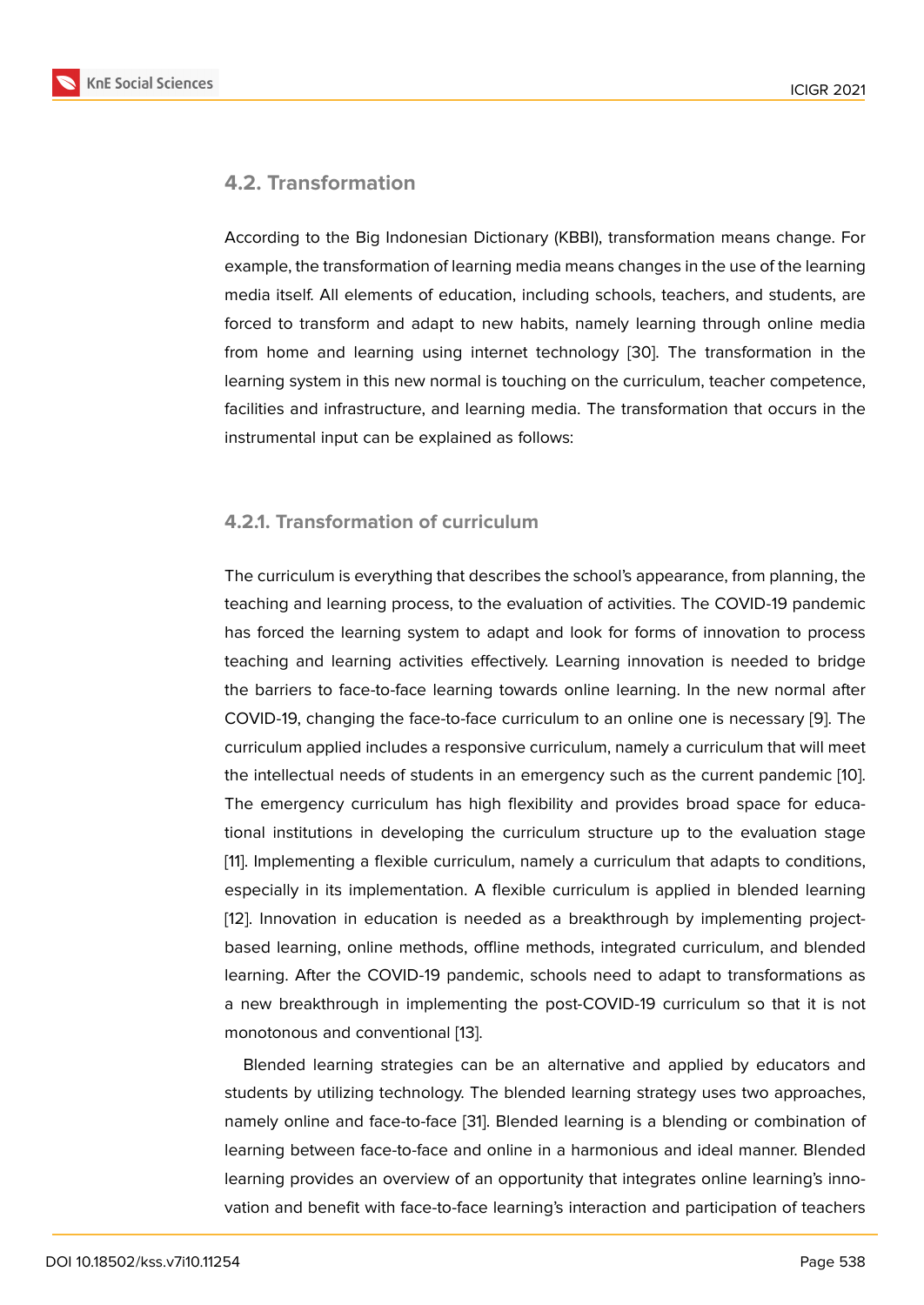and students [32]. Using a blended learning model using the Moodle application during the new normal during the COVID-19 pandemic is effective and can be used as an online-based learning solution for students [33].

Project-bas[ed](#page-17-0) learning may be an alternative in this new normal. Students are given the job of creating a project related to the subjects they are studying. Learners are taught to learn independently at specific ti[mes](#page-17-1) and are held accountable for the given activities [20]. According to the study's findings [34], project-based Hybrid learning is an alternative learning method relevant to 21st-century demands since it can enhance students' learning motivation.

In addi[tion](#page-15-7) to project-based learning (Project[-Ba](#page-17-2)sed learning), another alternative is modifying the problem-based learning model (Problem Based Learning). The study results [35] showed that the modification of the problem-based learning model (Problem Based Learning) increased the quality of the learning process.

#### **4.2.2. Transformation of teacher competence**

Teachers as educators and instructors must provide the best performance because teachers are one of the primary keys to successful learning. It takes a professional teacher commitment to learning systems that are relevant to online learning [15]. Teachers have an essential role in transforming learning from face-to-face to online learning [9]. Teachers play a role and influence in applying flexible curricula used in online learning [12]. Therefore, it is necessary to develop teacher competence in virtual com[mu](#page-15-2)nication and social classroom management skills to reduce problems that arise in online learni[ng](#page-14-7) [14]. This is because students who are constantly at home and minimally socialized [will](#page-15-0) quickly feel bored, so teachers are required to maintain student motivation and independence in learning [36].

[T](#page-15-1)eachers may take courses about preparing for online learning [19] and necessary learning skills for emergencies [15]. Teachers are given training in Learning Management systems [21]. Teache[rs n](#page-17-3)eed more knowledge, especially about mastering digital technology [16], one of which teachers must be able to use appr[opr](#page-15-6)iate technology [18]. Teachers need this training [to i](#page-15-2)mprove competence in online learning because not all teachers ar[e p](#page-16-0)roficient and master technology and are also unfamiliar with online learning [36][.](#page-15-3)

[T](#page-15-5)he teacher modifies teaching materials and materials from various sources and content in the form of audio-visual [17]. The teacher's experience influences the use of learni[ng](#page-17-3) strategies [18]. The application of blended and project-based learning is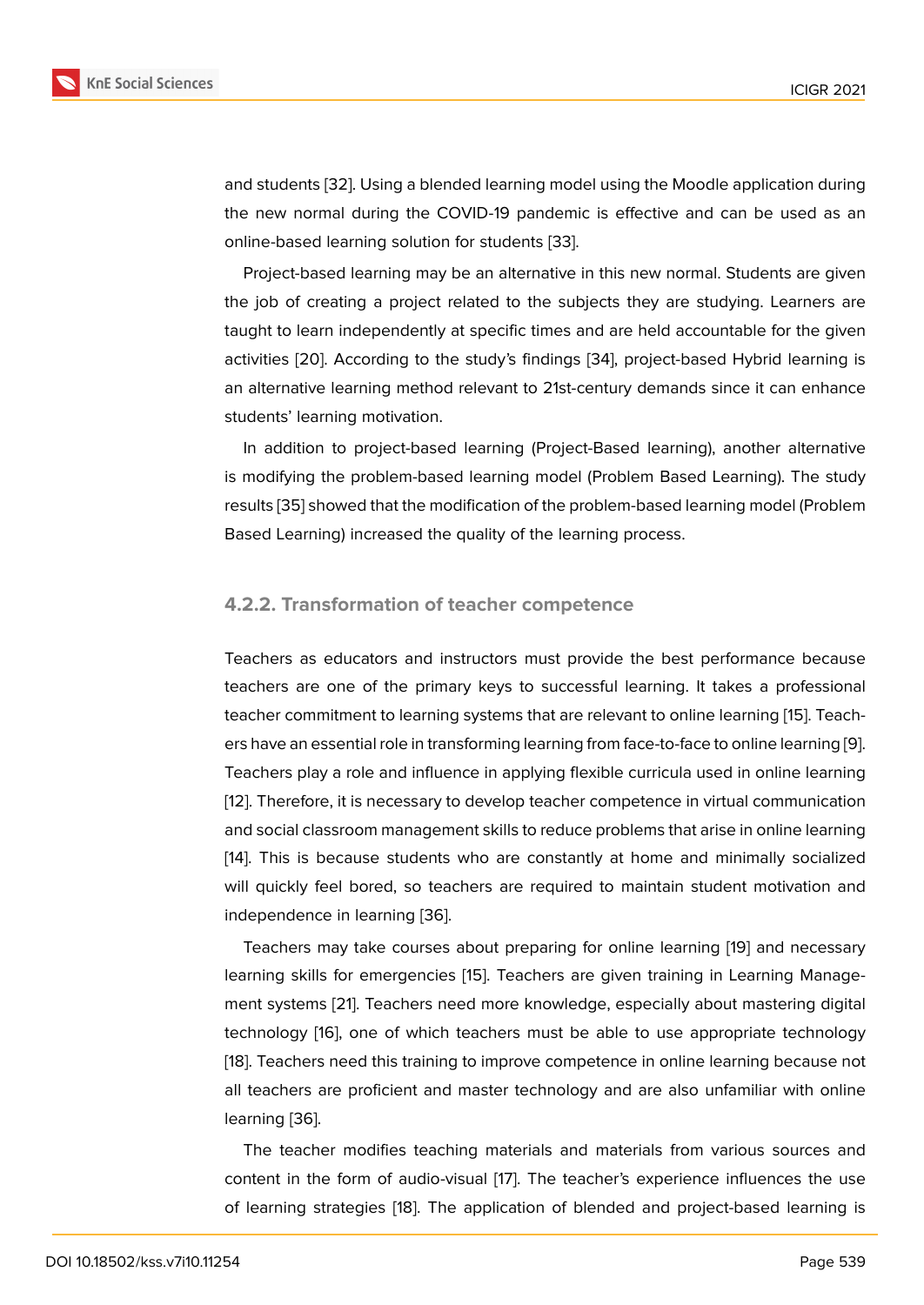quite influential in improving teachers' creative thinking skills and is more effective than conventional learning [20]. The background, experience, level of education, and area where the teacher lives affect learning and teaching, including digital learning [22]. The area where the teacher lives affect the ability to control online learning [23].

In the new normal [afte](#page-15-7)r COVID-19, a teacher's creativity is an essential factor. The presence of technology becomes a tool in teaching and learning, whereas the i[nstr](#page-16-1)uctor himself is the spirit in the process. With their efforts already, teachers ca[n u](#page-16-2)se a variety of exciting and sophisticated application platforms to manage to learn. Teachers must be able to innovate in their teaching and learning processes, and one way to do so is to use the SAMR model. Educational Technology SAMR model stands for Substitution, Augmentation, Modification, and Redefinition represented as a four-level taxonomy [37]. In the new normal, this model can describe the influence of technology on teaching and learning activities. Still, according to [37], learning activities in the category of substitution and augmentation function to improve learning, while learning activities that fall into [the](#page-17-4) category of modification and redefinition result from transforming learning. The ability of teachers to use SAMR technology [can](#page-17-4) change the level from a lower level of teaching to a higher level because such a shift can lead to a transformation of teaching and learning.

#### **4.2.3. Transformation of Learning Media**

In this time of the COVID-19 pandemic, digital media is a necessity. The use of digital media helps in the online learning process. The digital media used depends on the needs of teachers and students, such as zoom [17], [22], [24], WhatsApp [17], [21], google classroom, google form, youtube, edmudo, study house, cisco, teacher's room, skype [17], google streaming [21], google My Map [24], and canvas applications as an effort to develop learning that contains pre-test qu[est](#page-15-4)io[ns,](#page-16-1) [mate](#page-16-7)rial explan[atio](#page-15-4)n[s, p](#page-16-0)ost-test questions, and programs that can be used by students to practice independently [25].

### **4.2.4. Transformation of facilities and infrastructure**

Facilities and infrastructure are supporting learning in schools and supporting the learning process. These infrastructure facilities will make it easier for teachers to carry out the learning process in the classroom and can help students in understanding the learning material presented by the teacher. According to [2], the management of facilities and infrastructure can also affect learning outcomes because if the facilities and markets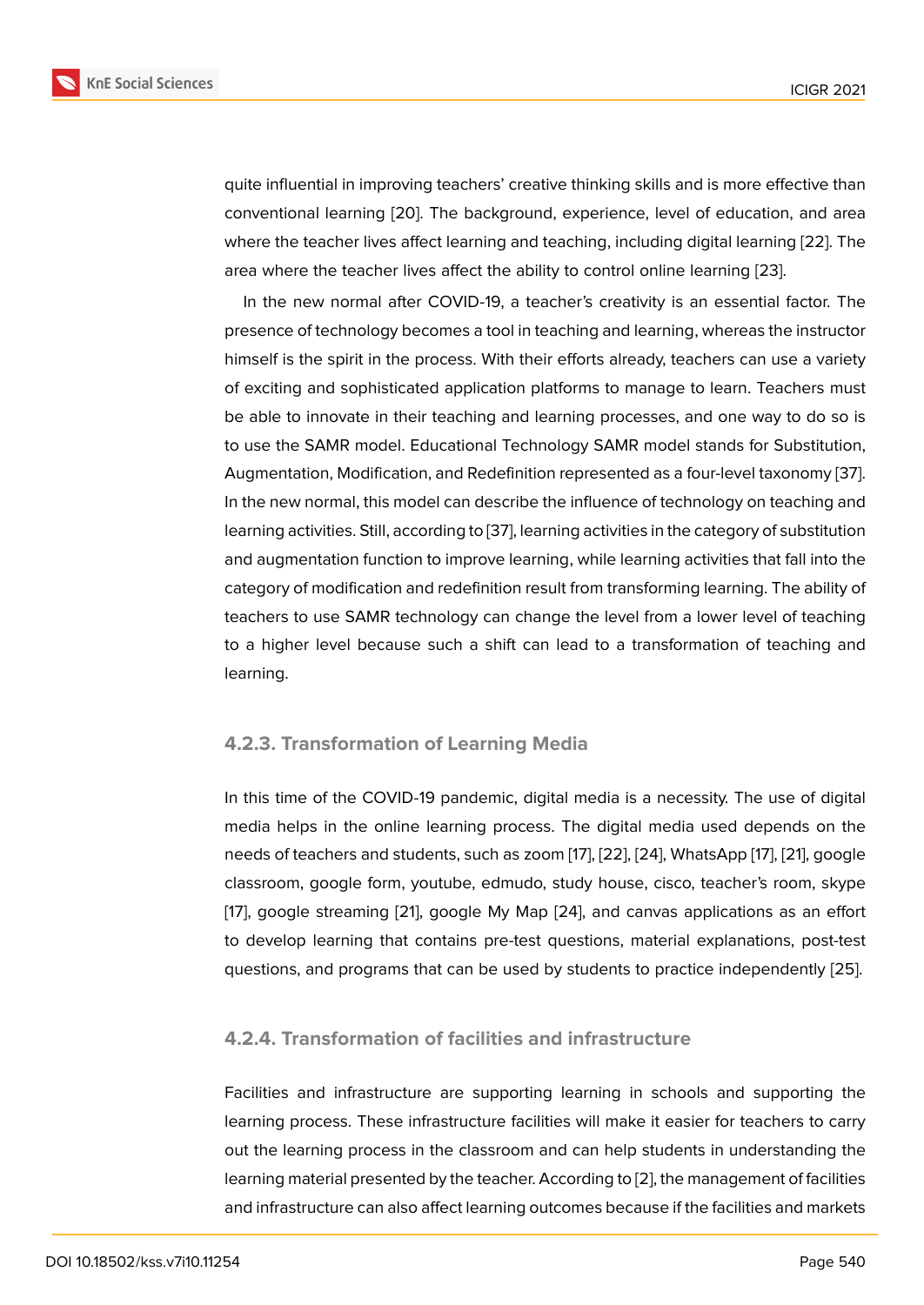are appropriately managed, it will create a conducive learning environment for students to support them to get better learning outcomes. In the new normal of COVID-19, the transformation of facilities and infrastructure is to complete the availability of information and communication technology facilities as facilities or devices that significantly affect the success of online learning [17]. Internet access is essential in online learning [10], [23]. Learning during the COVID-19 pandemic will not run effectively due to the limited supporting facilities owned by schools and students [38].

## **5. Conclusion**

Based on the results of the SLR research on 17 articles related to learning input factors (instrumental input) during the new normal after the COVID-19 pandemic, it shows a transformation in learning. The learning process seems more dynamic than before the COVID-19 pandemic. This research can be concluded that there is a transformation with adaptation and innovation in the following components: first, the face-to-face curriculum adapts to an emergency online curriculum, namely a curriculum that is responsive, adaptive, flexible, and innovative. Second, teachers must also improve the ability to adapt and innovate to become committed and professional teachers in online learning, have virtual classroom management skills, improve social communication skills, emergency skills, LMS (learning management system) skills, digital technology skills, appropriate technology skills. Use, and modify teaching materials to make them more attractive. Third, the learning media used are increasingly diverse, namely online applications such as zoom, WhatsApp, google classroom, google form, youtube, edmudo, study house, cisco, teacher's room, skype, google streaming, google My Maps, and canvas applications. Fourth, in the new normal after the COVID-19 pandemic, the availability of facilities and infrastructure, such as digital technology and internet access, is an essential component for successful and effective online learning.

Several studies have shown that teacher competence and curriculum are most needed to transform readiness for learning in schools in the new normal era after the COVID-19 pandemic. Facilities (information and communication technology) and infrastructure (internet access) are essential components in preparing online learning to run effectively in the new normal era after the COVID-19 pandemic.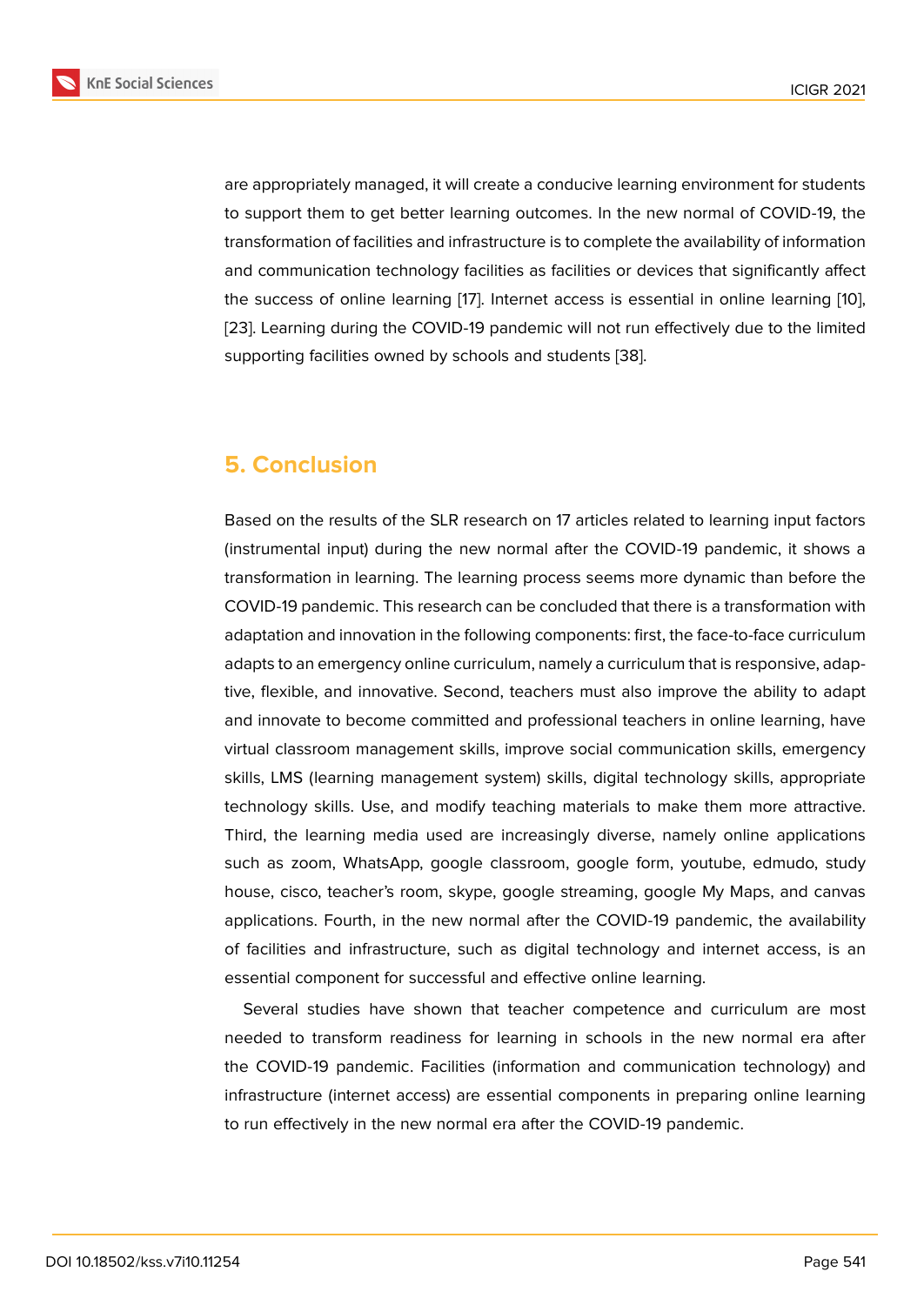

## **Acknowledgment**

The researchers thank the University of Muhammadiyah Sidoarjo for facilitating this research and SD Muhammadiyah 2 GKB Gresik for supporting this research so that it can be completed properly.

### **References**

- <span id="page-14-0"></span>[1] Nurfauziyah A, Mahmud R. Pengaruh instrumental input terhadap hasil belajar siswa. Economic Education Analysis Jurnal. 2018;2(1):18–23.
- <span id="page-14-1"></span>[2] Setyowati NAD, Hariyati N. Analisis faktor instrumental input pada keefektifan manajemen pembelajaran pada masa. Jurnal Inspirasi Manajemen Pendidikan. 2021;9:265–280.
- <span id="page-14-2"></span>[3] Cook TM. Personal protective equipment during the coronavirus disease (COVID) 2019 pandemic – A narrative review. Anaesthesia. 2020;75(7):920–927. https://doi.org/10.1111/anae.15071
- <span id="page-14-3"></span>[4] Pathirathna R, Adikari PS, Kumarawansa W, Balasooriya D, Senavirathna M. New normal context in health care settings after Covid-19 pandemic: A narrative literature review. Recent Advances in Biology and Medicine. 2021;7(1):1–8. https://doi.org/10.18639/rabm.2021.1237255
- <span id="page-14-4"></span>[5] Almaiah MA, Al-Khasawneh A, Althunibat A. Exploring the critical challenges and factors influencing the e-learning system usage during COVID-19 pandemic. Education and Information Technologies. 2020;25(6):5261–5280. https://doi.org/10.1007/s10639-020-10219-y
- <span id="page-14-5"></span>[6] Bao W. COVID 219 and online teaching in higher education: A case study of Peking University. Human Behavior and Emerging Technologies. 2020;2(2):113–115. https://doi.org/10.1002/hbe2.191
- <span id="page-14-6"></span>[7] Dayagbil FT, Palompon DR, Garcia LL, Olvido MJ. Teaching and learning continuity amid and beyond the pandemic. Frontiers Education. 2021;6:1–12. https://doi.org/10.3389/feduc.2021.678692
- [8] Ahmed S, Shehata M, Hassanien M. Emerging faculty needs for enhancing student engagement on a virtual platform. MedEdPublish. 2020;9(1).1-10 https://doi.org/10.15694/mep.2020.000075.1
- <span id="page-14-7"></span>[9] Aslan SA, Turgut YE, Aslan A. Teachers' views related the middle school curriculum for distance education during the COVID-19 pandemic. Education and Information Technologies. 2021;26(6):7381–7405. https://doi.org/10.1007/s10639-021-10587-z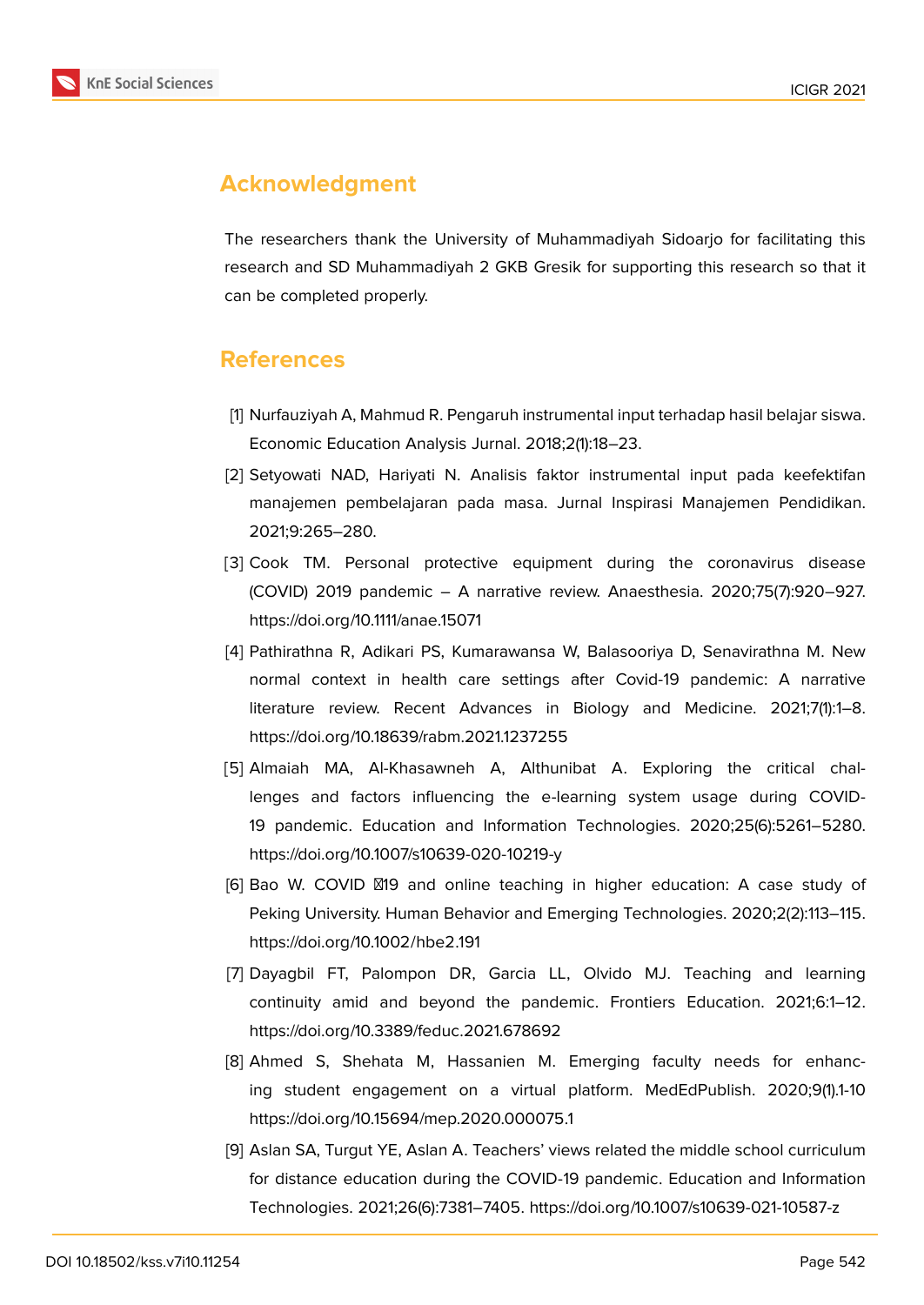

- <span id="page-15-8"></span>[10] Gul R, Khilji G. Exploring the need for a responsive school curriculum to cope with the Covid-19 pandemic in Pakistan. Prospects. 2021;51(1–3):503–522. https://doi.org/10.1007/s11125-020-09540-8
- <span id="page-15-9"></span>[11] Hadiana ME, Octiana E. Pengembangan kurikulum darurat Covid-19 (model dan media pembelajaran pada masa pandemi Covid-19). National Jurnal Kajian Penelitian dan Pendidikan. dan Pembelajaran. 2021;6(1).1-9
- <span id="page-15-0"></span>[12] Jonker H, März V, Voogt J. Curriculum flexibility in a blended curriculum. Australian Jurnal of Education Technology. 2020;36(1):68–84. https://doi.org/10.14742/ajet.4926
- <span id="page-15-10"></span>[13] Nursyahidin R, Rohman A, Febriyanti N. Learning innovation of Islamic education in Covid-19 pandemic. Jurnal Pendidikan Agama Islam. 2021;18(1):145–166. https://doi.org/10.14421/jpai.2021.181-08
- <span id="page-15-1"></span>[14] Sudrajat J. Kompetensi guru di masa pandemi Covid-19. Jurnal Risiko Ekonomi dan Bisnis. 2020;13(2):100. https://doi.org/10.26623/jreb.v13i2.2434
- <span id="page-15-2"></span>[15] Abaci S, Robertson J, Linklater H, McNeill F. Supporting school teachers' rapid engagement with online education. Education Technologies Research Development. 2021;69(1):29–34. https://doi.org/10.1007/s11423-020-09839-5
- <span id="page-15-3"></span>[16] Møller-Skau M, Lindstøl F. Arts-based teaching and learning in teacher education: 'Crystallising' student teachers' learning outcomes through a systematic literature review. Teaching and Teacher Education. 2022;109:103545. https://doi.org/10.1016/j.tate.2021.103545
- <span id="page-15-4"></span>[17] Fauzi I, Khusuma HIS. Teachers' elementary school in online learning of Covid-19 pandemic conditions. Jurnal Iqra' Kajian Ilmu Pendidikan. 2020;5(1):58–70. https://doi.org/10.25217/ji.v5i1.914
- <span id="page-15-5"></span>[18] Suganda H, Riandi R, Purwianingsih W. TPACK perception analysis of teachers in facing 21st-century learning. Jurnal Bioedukatika. 2021;9(2):93-100. https://doi.org/10.26555/bioedukatika.v9i2.17788
- <span id="page-15-6"></span>[19] Istikomah, Churahman T, Romadlon DA. Problematika wali murid sekolah muhammadiyah dalam mendampingi belajar daring di masa pandemi Covid-19 (studi di kabupaten sidoarjo). TADRIS Jurnal Pendidikan Islam. 2020;15(2):195–209. https://doi.org/10.19105/tjpi.v15i2.3813
- <span id="page-15-7"></span>[20] Yustina, Syafii W, Vebrianto R. The effects of blended learning and projectbased learning on pre-service biology teachers' creative thinking skills through online learning in the COVID-19 pandemic. Jurnal Pendidikan IPA Indonesia. 2020;9(3):408–420. https://doi.org/10.15294/jpii.v9i3.24706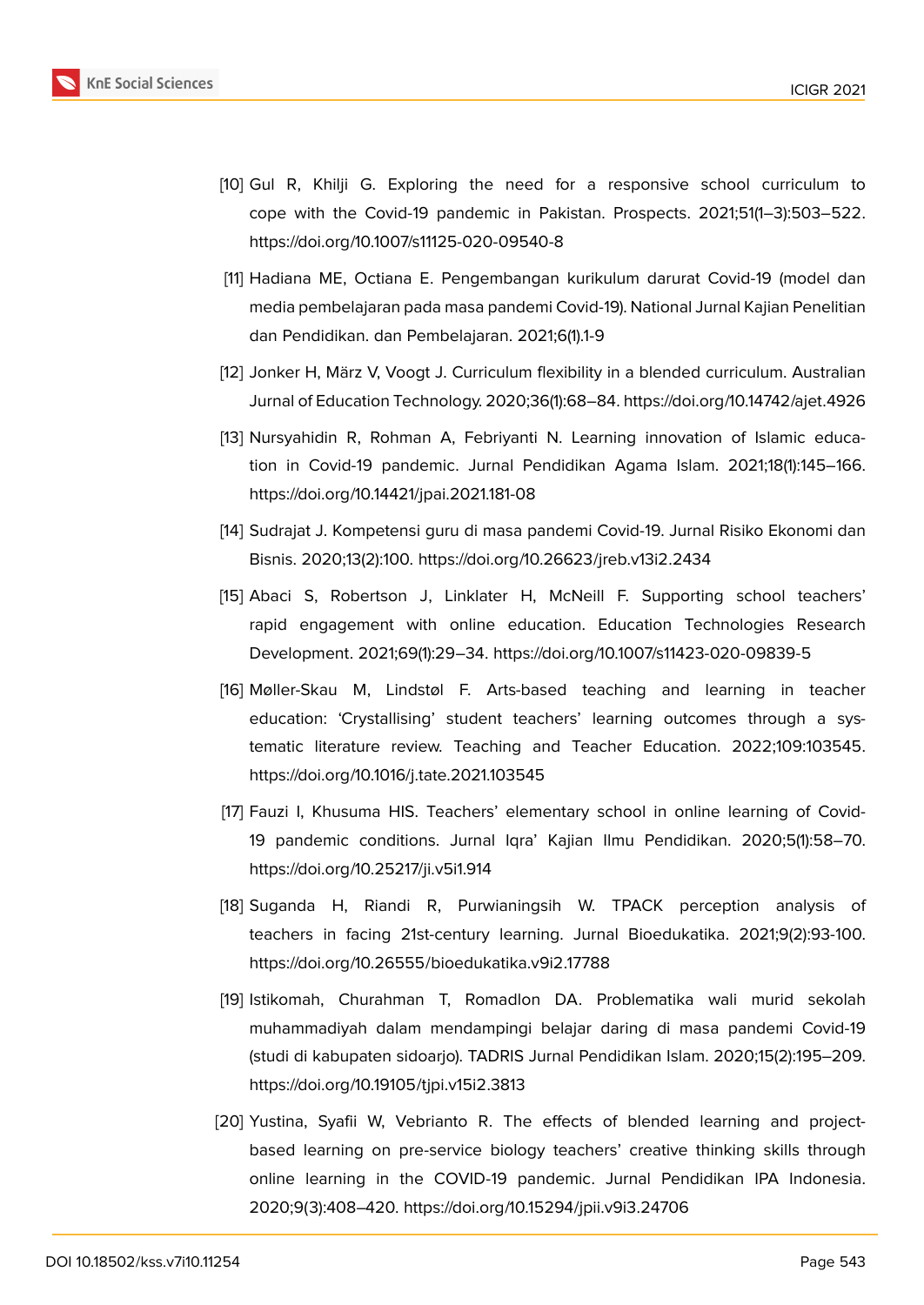

- <span id="page-16-0"></span>[21] Mishra L, Gupta T, Shree A. Online teaching-learning in higher education during lockdown period of COVID-19 pandemic. International Jurnal Education Research. Open. 2020;1( Jun):100012.1-13 https://doi.org/10.1016/j.ijedro.2020.100012
- <span id="page-16-1"></span>[22] Zimmer WK, McTigue EM, Matsuda N. Development and validation of the teachers' digital learning identity survey. International Jurnal Education Research. 2021;105:101717. https://doi.org/10.1016/j.ijer.2020.101717
- <span id="page-16-2"></span>[23] Muhdi N, Yuliejantiningsih Y. The implementation of online learning in early childhood education during the Covid-19 pandemic. JPUD - Jurnal Pendidikan Usia Dini. 2020;14(2):247–261. https://doi.org/10.21009/jpud.142.04
- <span id="page-16-7"></span>[24] Barry DM, Kanematsu H, Ogawa N, McGrath P. Technologies for teaching during a pandemic. Procedia Computer Science. 2021;192:1583–1590. https://doi.org/10.1016/j.procs.2021.08.162
- [25] Jusuf H, Ibrahim N, Suparman A. Development of virtual learning environment using canvas to facilitate online learning. JTP-Jurnal Teknologi. 2021;23(2):153–168.
- <span id="page-16-3"></span>[26] Jamaludin S, Azmir NA, Ayob AFM, Zainal N. COVID-19 exit strategy: Transitioning towards a new normal. Annals of Medicine and Surgery. 2020;59:165–170. https://doi.org/10.1016/j.amsu.2020.09.046
- <span id="page-16-4"></span>[27] Rohati E, Anshori I, Hazin M. Online learning during the Covid-19 pandemic from the perspective of Parsons' structural functional theory. Alhikam Jurnal Multidiscipliner Islamic Education. 2021;2. https://doi.org/10.5897/err2021.4169
- <span id="page-16-5"></span>[28] Shoepe TC, McManus JF, August SE, Mattos NL, Vollucci RC, Sparks PR. Instructor prompts and student engagement in synchronous online nutrition classes. American Journal of Distance Education. 2020;34(3):194–210. https://doi.org/10.1080/08923647.2020.1726166
- [29] Lin X, Gao L. Students' sense of community and perspectives of taking synchronous and asynchronous online courses. Asian Jurnal Distance Education. 2020;15(1):169– 179. https://doi.org/10.5281/zenodo.3881614
- [30] Salsabila UH, Melania A, Jannah AM, Arni IH, Fatwa B. Peralihan transformasi media pembelajaran dari luring ke daring dalam pendidikan agama Islam. Al-Muaddib Jurnal Ilmu-Ilmu Sosial Keislaman. 2020;5(2):198–216. https://doi.org/10.31604/muaddib.v5i2.198-216
- <span id="page-16-6"></span>[31] Widyasari R, Humaira MA, Aliyyah RR, Gaffar AA, Rachmadtullah R. Preliminary study on the development of blended learning (BLM) model: Based on needs analysis and learning independence. Journal of Physics: Conference Series. 2019;1175(1). 1-12. https://doi.org/10.1088/1742-6596/1175/1/012207